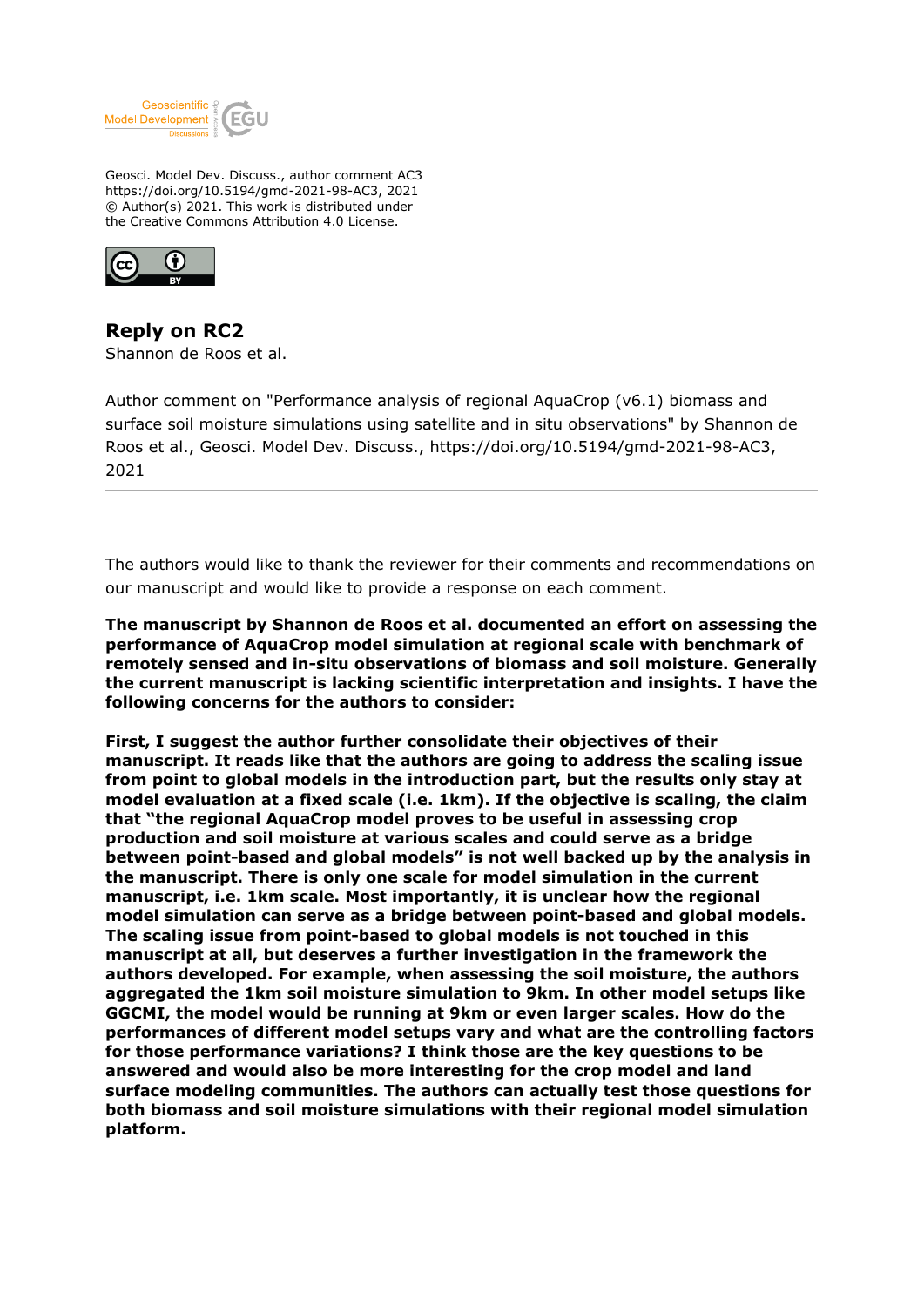**If the objective is model evaluation, I suggest the authors rewrite their motivation part in the introduction. Model evaluation with newly remote sensing data is also interesting, especially in the context of further data assimilation (as indicated by the authors in the conclusion part) experiments in which we need to have some information about the model uncertainties.**

*Answer*: We agree to rewrite the introduction to clarify the motivation of this study. The flexible set-up of this model could serve for many different applications such as scaling, but indeed, that is not analyzed here and this part will be removed from the introduction. Instead, this work focuses on the evaluation of large-scale model simulations which will next be used in the setup of a satellite-based data assimilation system for sequential state updating. We therefore do not look at absolute differences between model simulations and observations, but instead aim to capture the seasonal and inter-seasonal variability of the model output.

**Second, the authors make many simplifications in their model set up. For example, they set up a generic C3 crop in their simulation. However, this is not well justified. At least, I see a hot spot for corn production in their region. The authors may need to take into consideration of C4 crops or at least quantify the uncertainty of neglecting it (which is not reasonable). They also found that the soil moisture simulation performance is higher at areas with smaller AEI (indicating irrigation area fraction). However, the irrigation is not simulated in their set up. This raise a question: why do we care the performance of an unrealistic model set up? The performance evaluation is only valid when the modelers tried their best to mimic the reality. Otherwise, it is too arbitrary to say anything about the model performance when there is great uncertainty in both model simulations and satellite observations.**

*Answer:* To be able to run the model over such a large domain, we had to make some simplifications. As previously mentioned, the way the model is currently set up is to analyze relative biomass and moisture changes and not to evaluate absolute values. The main difference between C3 and C4 crops in the AquaCrop model, is the Water Productivity factor, which is much higher for C4 crops. This would however not affect the relative temporal pattern of biomass production, which is analyzed here. We would also like to emphasize that our aim is not the estimate yield production of the crop, which would require much more specific information about the crop type, but we aim to estimate variations in soil moisture and crop biomass over time. With the subsequent data assimilation system, we want to (i) further correct the temporal variability in the simulations via state updating and (ii) possibly correct the absolute values of the simulations via parameter estimation.

This will be further clarified in the introduction and new discussion section.

#### **Third, it seems that the transpiration simulation in AquaCrop plays a very important role in simulating biomass and soil moisture. Why not do some assessment on transpiration simulation with flux tower and remote sensing ET data?**

*Answer:* Thanks for the suggestion. We will take a look at the datasets from FLUX towers over Europe (at cropland sites), but a first screening shows that the data accessibility and availability is somewhat limited for our simulation period. We have submitted a request to find out more, but in any case, these data would only enable to evaluate the total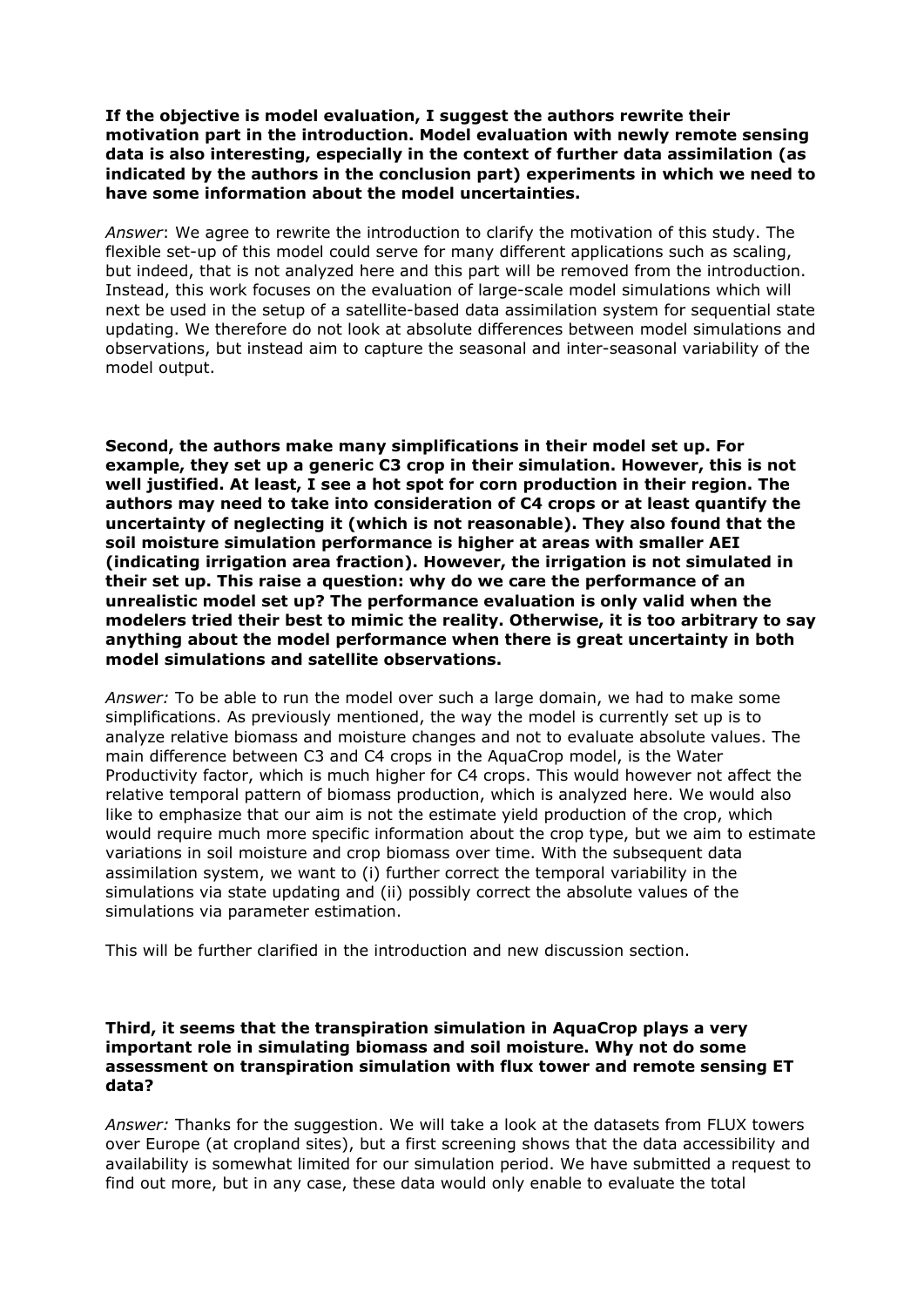evapotranspiration, not transpiration separately. As an alternative, the evapotranspiration data from GLEAM are satellite- and model-based, and offer separate transpiration and evaporation estimates for our study domain and period. However, these data are produced at a much coarser resolution (25 km) than our model simulations. For the reasons previously mentioned, we would again resort to evaluation metrics such as correlation and ubRMSD. In short, we will include an evaluation of (evapo)-transpiration, but we believe that it might inevitably be less comprehensive than the evaluation we already provided with a range of soil moisture data.

# **Forth, the authors directly jumped to conclusion after showing their results. Are there any insights to be discussed from this model evaluation effort? I suggest the authors bring up their most important findings and give more implications about crop model set up and evaluation at regional scale in the discussion part, which is now totally missing. Otherwise, the scientific merit of this manuscript is largely limited.**

*Answer:* Thank you for pointing this out. In the revised version, we will rearrange the discussion and add a section of the model findings in relation to this regional model setup, dissecting the advantages and possible improvements.

Other comments:

# **L80-81: please specify the soil layer depths you used in your regional setup. This is critical information when you want to compare your simulation with satellitebased soil moisture retrievals.**

*Answer:* A map was used from ESDAC to define the soil depth for each pixel. The soil layering in AquaCrop will be better explained and be made more clear by adding the flowchart. The soil moisture analysis was done using the AquaCrop top compartment of the soil, which is about 10cm for soils deeper than 1m.

### **L81-L85: more description about hydrology (runoff, percolation, …) in the model is required as evaluating soil moisture simulation performance is an important component of this manuscript.**

*Answer:* A description of each component in the water balance will be added to the revised manuscript.

### **Section 2.2: it would be good to have a flowchart for the regional setup.**

*Answer:* Thank you for the suggestion, a flowchart will be added to the revised manuscript.

# **L277-L278: how about also aggregating CGLS-SSM to 9km and compare it with model simulations at the same scale with SMAP data? That would be a more fair comparison.**

*Answer:* Good suggestion, this could indeed be done to better assess the regional performance of both satellite products, and compare SMAP and CGLS-SSM in a 'more fair' way by filtering out the noise in the CGLS-SSM product. However, our goal is not to compare the satellite products, but to use them for the evaluation of our 1-km model simulations. The CGLS-SSM product is now used at the resolution for which it is intended